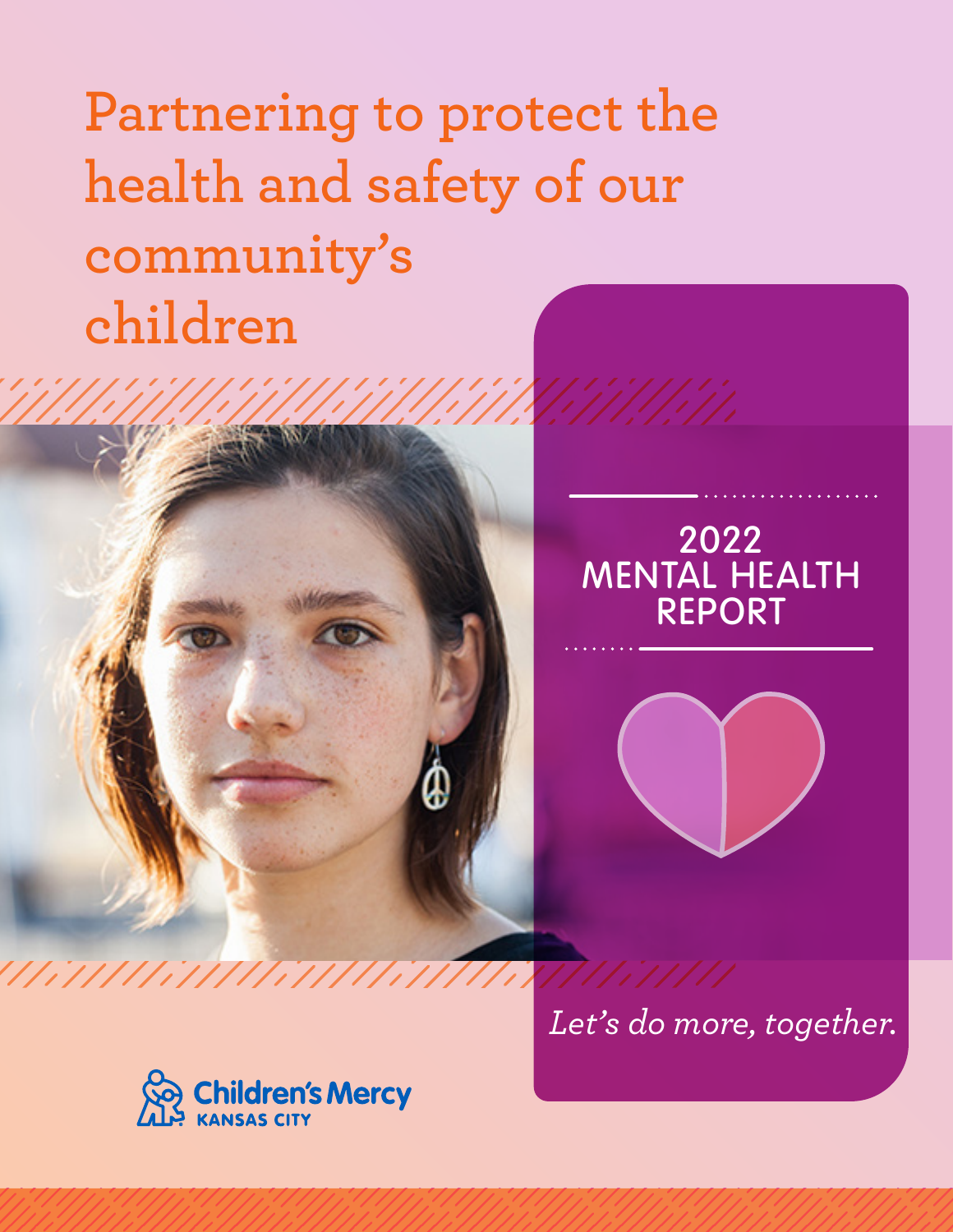**There is a "shadow pandemic" evolving among our children — a mental and behavioral health emergency. Recently, the U.S. surgeon general, citing the additional cumulative stress from the pandemic, issued a public health advisory about this escalating mental health crisis in our youth. The time to engage in positive action to save our children's lives is now. With help from community champions like you, we are responding.** 

 **- Paul Kempinski, MS, FACHE, President and CEO**

# **Thank you for joining with us**

Across the country, more children than ever, many without other medical concerns, are being admitted to pediatric hospitals in mental health crisis due to the lack of mental health services available in our communities.

In Kansas City, the trend is no different. Both Kansas and Missouri fall in the 3rd highest tier for prevalence of mental health disorders. **Children's Mercy is caring for more children in crisis than any other time in our history.**

We believe as you do, families in our community deserve a seamless network of mental health services, and the lifesaving help they need. We must strive to reach children before they are in crisis.

With your help, we are implementing evidence-based strategies for protecting the well-being of our children. We are developing a comprehensive strategic plan to optimize care and support for families – a "One Front Door" model, while reinforcing the network of care available in our community.

Addressing this epidemic will take significant collaboration and investment. With your partnership, we are poised to take the lead, helping to grow the continuum of care in our community so we can reach more children and families.

Thank you for joining with us. With you by their side, vulnerable children and teens who are struggling with mental health conditions will have the support they need to protect their health, safety and future well-being.

# MENTAL HEAITH AND CHILDREN

**1 out of 5 children** experience a mental health condition in a given year

**of children** ages 8-15 of children<br>
experiencing a mental health condition never receive treatment

Children facing **chronic medical** 

**conditions** are more likely to experience a



 $\overline{\cdots}$ 

mental health event

**During the pandemic, kids' social isolation and increased family stress has only intensified. From April to October 2020, the proportion of mental health emergency department visits to Children's Mercy increased significantly among kids ages 5 to 11 (24%) and ages 12 to 17 (31%) versus the same period in 2019.**

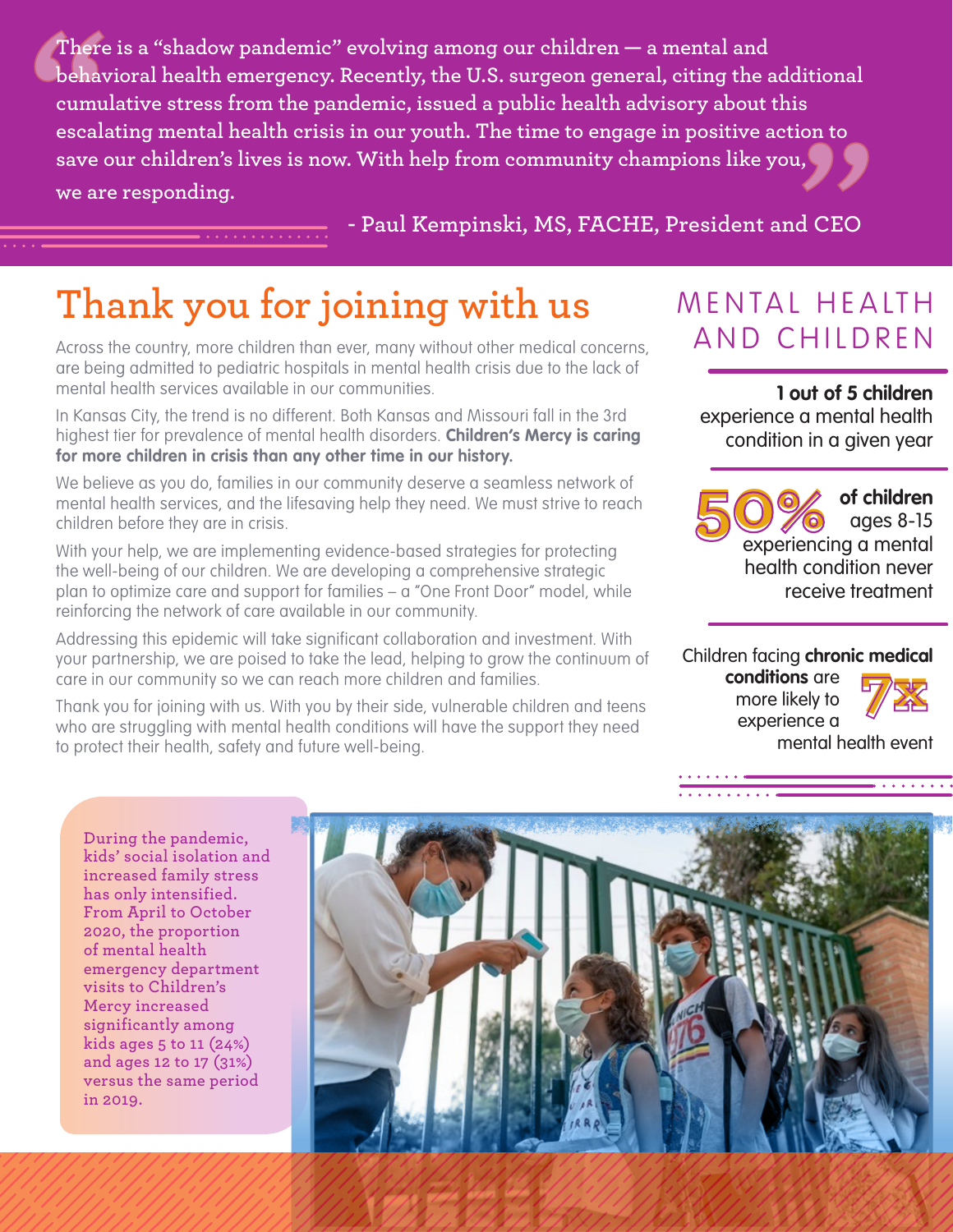# **Your gift at work**

*Your gift to support mental health care and research at Children's Mercy is put to work protecting the health and safety of children at Children's Mercy and throughout our community.*



## IN THE HOSPITAL

## **Providing specialized care**

Children's Mercy is home to one of the largest Divisions of Developmental and Behavioral Health in the country. In 2020, our specialists in Child and Adolescent Psychiatry, Psychology and Developmental Pediatrics provided care for **1,500-2,000 referrals per month for children from Kansas City and throughout our region experiencing depression, anxiety, and other mood disorders.** 

## **Identifying children in crisis**

In 2019, Children's Mercy implemented universal acute mental health screenings that allow for early identification and intervention of children in crisis. **Since that time, thousands of patients have been screened (9,360 in 2020) and hundreds of patients identified as at-risk (733 in 2020) have been connected with Children's Mercy Social Workers for specialized care and support.**

### **Supporting our caregivers**

The acute mental health crisis has resulted in patients facing both mental and behavioral challenges. At Children's Mercy, a "Code Strong" is called whenever a patient becomes disruptive and cannot be deescalated. Before the pandemic, **Children's Mercy experienced 23 Code Strongs annually. This year, the hospital will have more than 300**.

A Behavioral Health Rapid Improvement Team was formed to address the growing safety concerns of our patients and staff. Since that time, **more than 1,400 frontline and behavioral health staff have received Mandt System training**. Mandt is a de-escalation and crisis management program that prioritizes treating patients with dignity and respect. We also added soothing station carts, and **eight dedicated rooms on key units where children can safely de-esclate during an acute mental health event.** 



#### **Reaching children where they are**

In the 2020-2021 school year, Children's Mercy social workers embedded in Blue Valley schools **supported nearly 1,500 students with more than 10,000 hours of crisis intervention**, emotional and behavioral support, and advocacy.

#### **Empowering parents**

The **Prepped and Ready** program aims to help parents and caregivers learn what steps they can take, including means restriction, before a crisis develops with a child or teen. Since fall 2018, Child and Adolescent Psychiatrist Dr. Shayla Sullivant has **provided education to 1,324 individuals at 22 different events and mailed 236 toolkits to caregivers** in our region. The series is now also available online to an unlimited audience.

#### **Empowering teachers**

For the past two years, Developmental and Behavioral Pediatrician Dr. Libby Milkovich has provided a monthly session in the Blue Valley School District called **Culture Change and Coffee**. The program includes evidenced-based skills that teachers can easily implement in the classroom to improve the well-being of students while also addressing the well-being of teachers.

#### **Empowering pediatricians**

Dr. Milkovich and Stand Together and Rethink Technology are partnering to develop educational materials for pediatricians to use within their medical practice as a tool to talk about technology use and its possible impact on child and adolescent mental health.